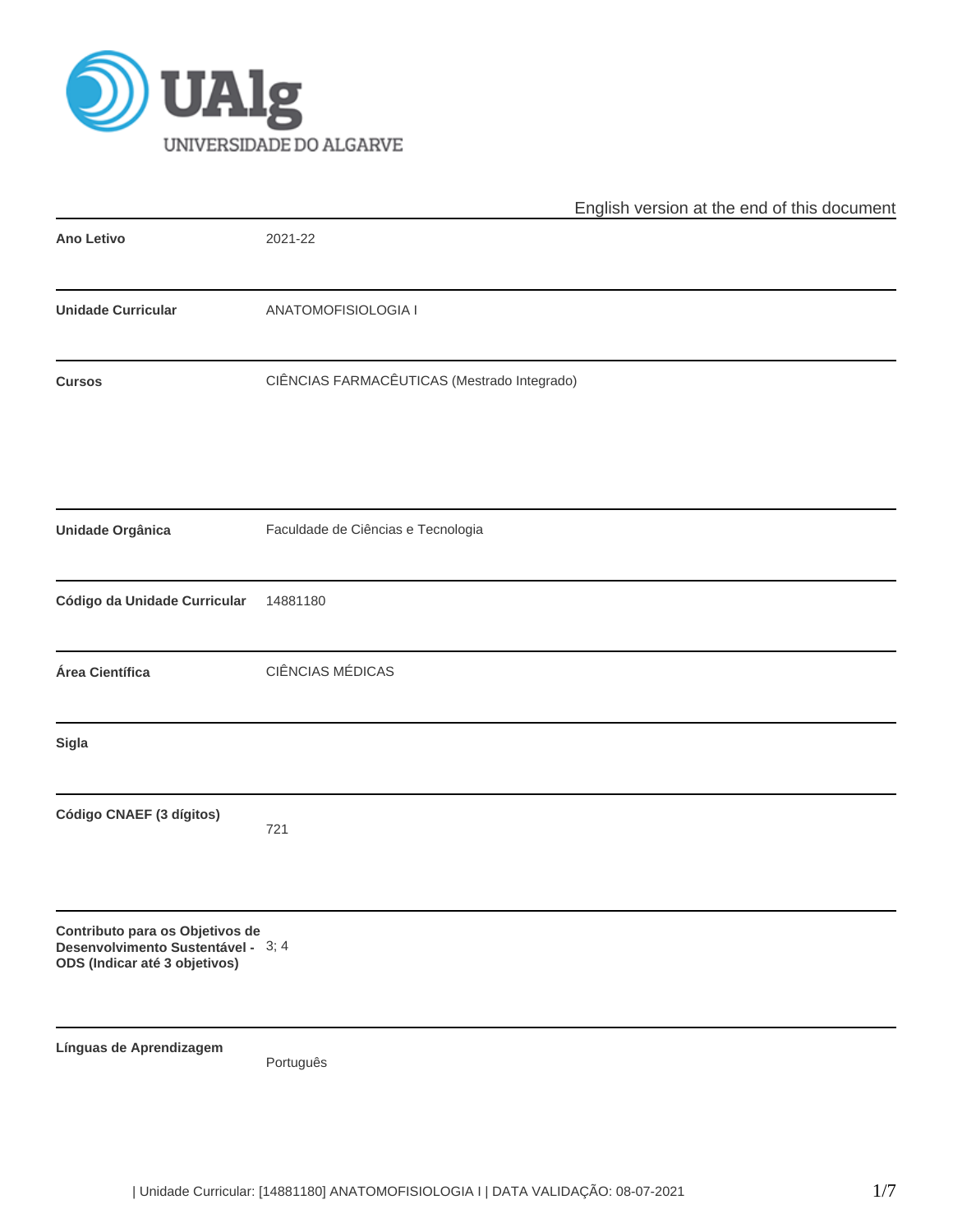

**Modalidade de ensino**

Regime presencial normal

**Docente Responsável Mana Isabel Azevedo Serralheiro** 

| <b>I DOCENTE</b>                     | <b>TIPO DE AULA</b> | <b>TURMAS</b> | TOTAL HORAS DE CONTACTO (*) |
|--------------------------------------|---------------------|---------------|-----------------------------|
| Ana Isabel Azevedo Serralheiro       | T. TP               | T1: TP1: TP2  | 21.5T: 26TP                 |
| Pedro Ricardo Martins Lopes da Fonte | T: TP               | T1: TP1: TP2  | 14.5T: 14TP                 |

\* Para turmas lecionadas conjuntamente, apenas é contabilizada a carga horária de uma delas.

| ANO | <b>PERIODO DE FUNCIONAMENTO*</b> | <b>HORAS DE CONTACTO</b> | <b>HORAS TOTAIS DE TRABALHO</b> | <b>ECTS</b> |
|-----|----------------------------------|--------------------------|---------------------------------|-------------|
|     | . ت                              | 36T: 20TP                | 156                             |             |

\* A-Anual;S-Semestral;Q-Quadrimestral;T-Trimestral

# **Precedências**

Sem precedências

## **Conhecimentos Prévios recomendados**

Dado que se trata de uma disciplina do 1º ano, exige-se que os alunos possuam conhecimentos de Química e Biologia ao nível do Ensino Secundário, sendo igualmente recomendado o domínio básico da língua inglesa de forma a permitir a análise e interpretação de textos escritos.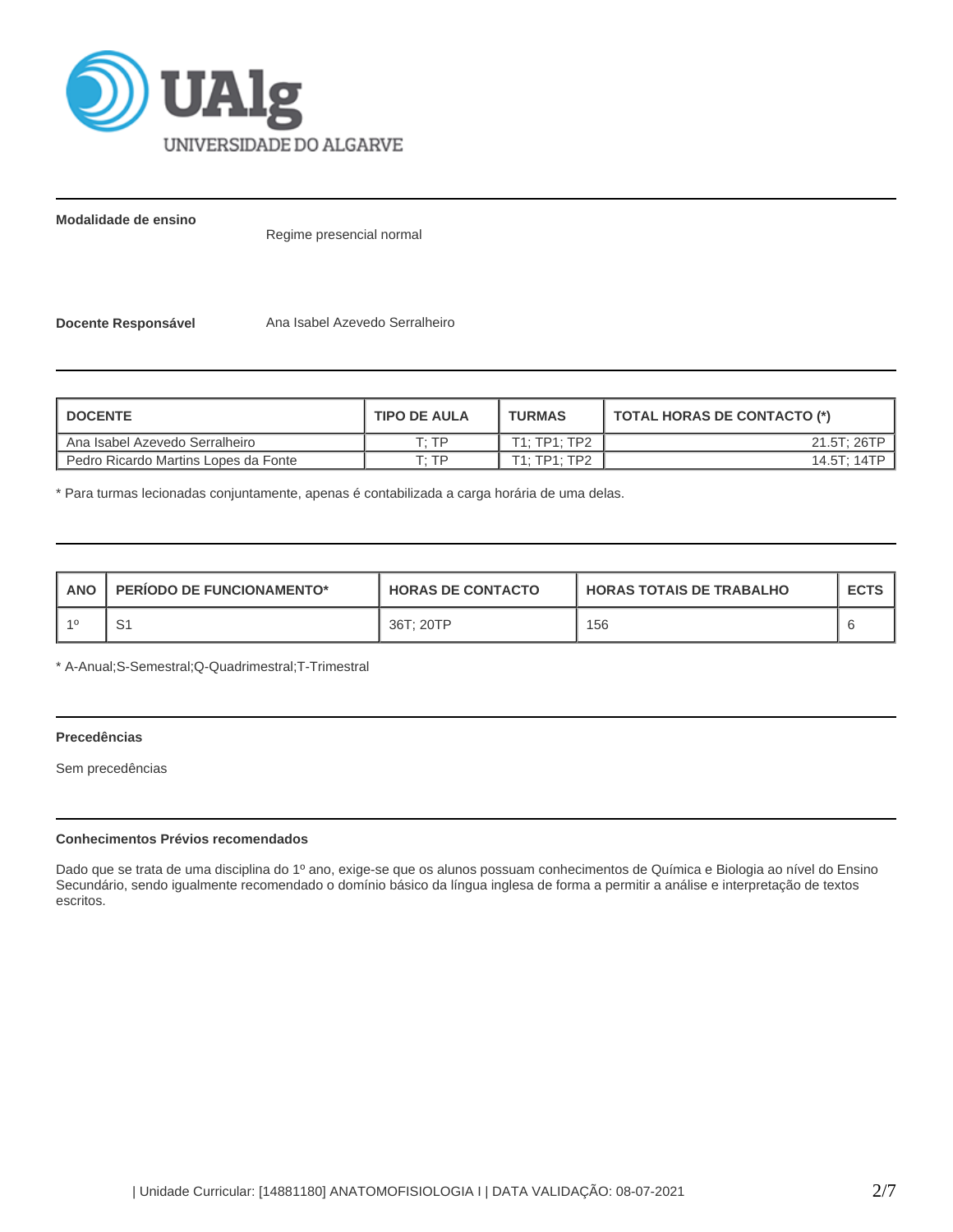

#### **Objetivos de aprendizagem (conhecimentos, aptidões e competências)**

A Anatomofisiologia engloba um conjunto de conceitos que são transversais a qualquer ciência que tem o Homem como fundamento do seu estudo, constituindo uma disciplina basilar na área da Saúde. A UC visa habilitar os alunos a um domínio completo das estruturas anatómicas e funcionamento dos vários sistemas biológicos do corpo humano, nomeadamente o sistema osteo-articular, muscular, nervoso, linfático, hematopoiético e cardiovascular, permitindo a aquisição de um conhecimento integrado da anatomia, histologia e fisiologia dos diferentes tecidos, órgãos e sistemas, para melhor compreensão das diferentes funções e respetivo papel na organização do corpo humano e homeostase. Pretende-se igualmente que os alunos consolidem e apliquem de forma correta a nomenclatura científica específica inerente ao estudo da Anatomia e Fisiologia.

#### **Conteúdos programáticos**

O plano curricular da disciplina de Anatomofisiologia I engloba:

- Introdução e organização do corpo humano
- Fisiologia celular e tipos de tecidos, estrutura e função
- Osteologia e Sistema Esquelético
- Sistema Articular
- Miologia e Sistema Muscular
- Sistema Linfático e Imunidade
- Electrofisiologia das células nervosas e musculares
- Neurotransmissão
- Sistema Nervoso Central e Periférico, incluindo o Sistema Nervoso Autónomo
- Sistema Hematopoiético
- Sistema Cardiovascular
- Nutrição, metabolismo e regulação da temperatura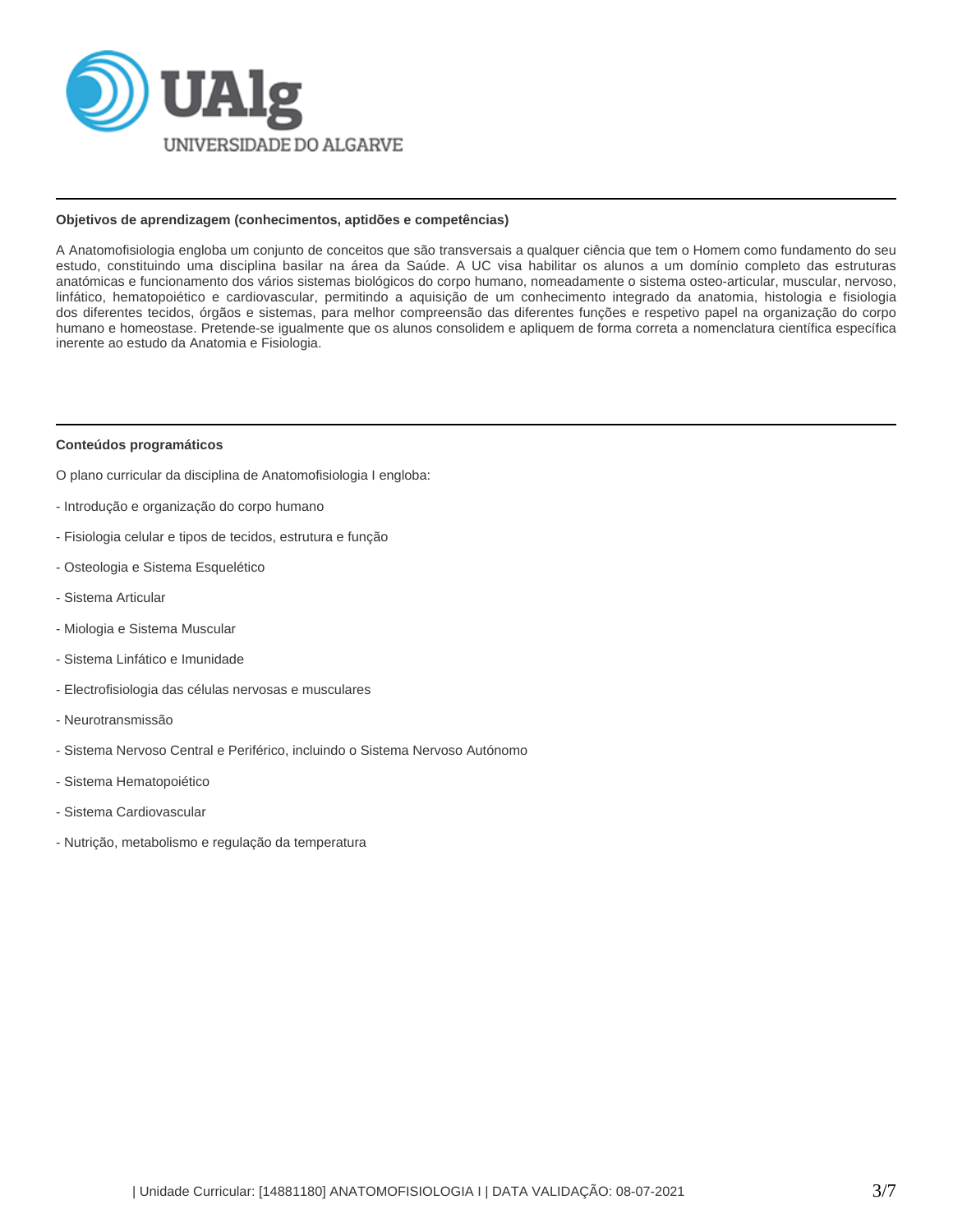

### **Metodologias de ensino (avaliação incluída)**

Pretende-se um envolvimento empenhado do aluno no processo de aprendizagem através de meios audiovisuais e modelos anatómicos, criando deste modo condições de interação e integração na explanação da matéria apresentada. A metodologia de ensino adotada para as aulas teóricas engloba uma exposição magistral, em formato interativo, dos temas incluídos no conteúdo programático da UC, incidindo tanto na vertente de fisiologia como de anatomia, ao passo que o ensino teórico-prático visa a complementaridade dos temas abordados na teoria, consistindo na descrição e caracterização anatomofisiológica dos vários sistemas com recurso a modelos anatómicos e fichas de trabalho.

A avaliação consiste na realização de duas frequências intercalares ou de um exame escrito final.

- Se o aluno optar por realizar a avaliação por meio de frequências, o contributo percentual de cada uma será de 50%;
- A não aprovação ou não realização de uma das frequências implica a realização obrigatória de exame final.

### **Bibliografia principal**

- Seeley, R.; Stephens, T.; Tate, P. Anatomy and Physiology. 11th edition. New York: McGraw-Hill Education, 2017
- Saladin K.S; Sullivan, S.J. e Gan, C.A. Human Anatomy, 5th edition. New York: McGraw-Hill Education, 2017
- Guyton, A.C. e Hall, J.E. Tratado de Fisiologia Médica, 13ª Ed. Rio de Janeiro; Elsevier, 2017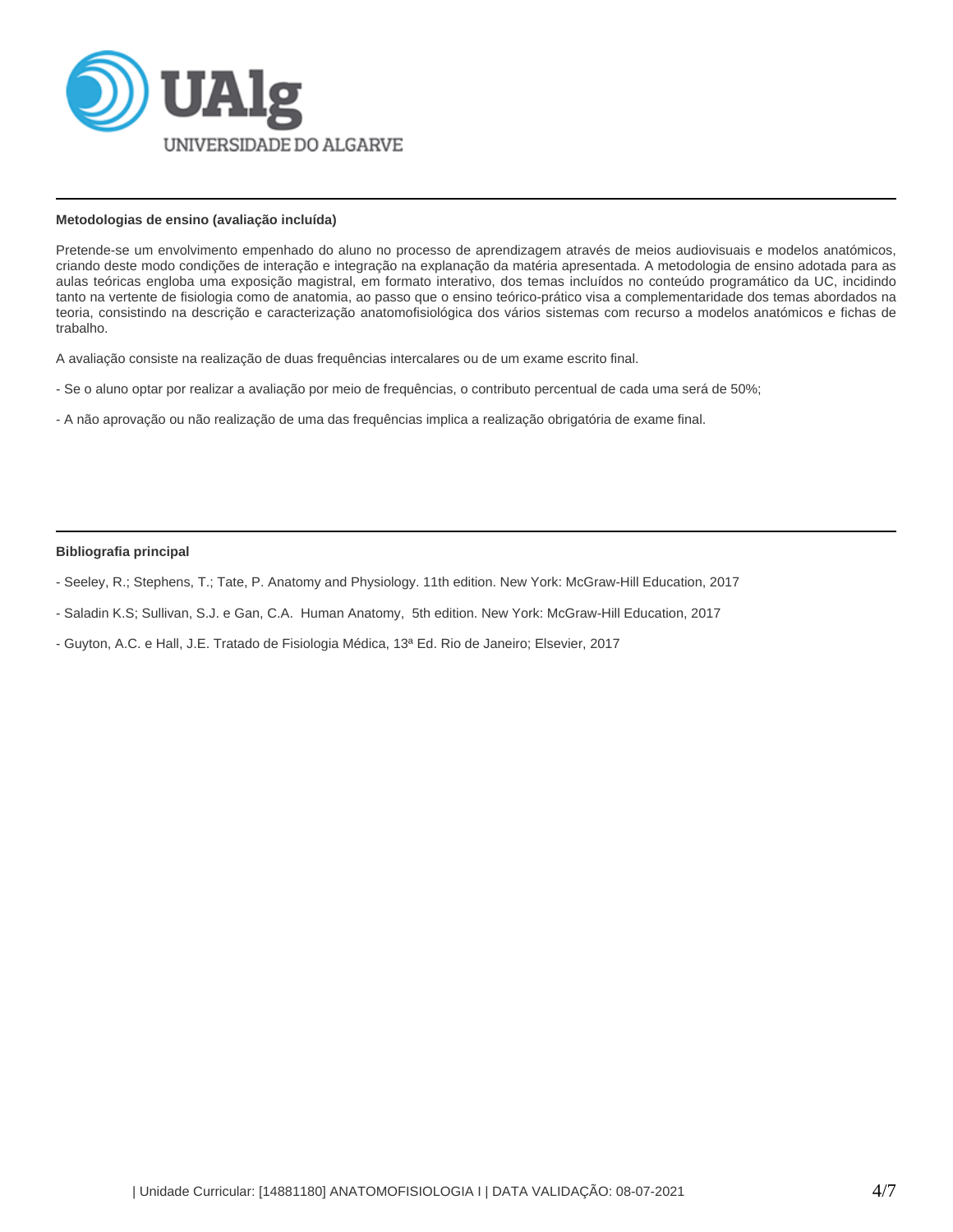

| <b>Academic Year</b>                                                                                   | 2021-22                                       |
|--------------------------------------------------------------------------------------------------------|-----------------------------------------------|
| <b>Course unit</b>                                                                                     | ANATOMOPHYSIOLOGY I                           |
| <b>Courses</b>                                                                                         | PHARMACEUTICAL SCIENCES (Integrated Master's) |
| <b>Faculty / School</b>                                                                                | FACULTY OF SCIENCES AND TECHNOLOGY            |
| <b>Main Scientific Area</b>                                                                            |                                               |
| Acronym                                                                                                |                                               |
| <b>CNAEF</b> code (3 digits)                                                                           | 721                                           |
| <b>Contribution to Sustainable</b><br><b>Development Goals - SGD</b><br>(Designate up to 3 objectives) | 3; 4                                          |
| Language of instruction                                                                                | Portuguese language                           |
| <b>Teaching/Learning modality</b>                                                                      | Face-to-face learning                         |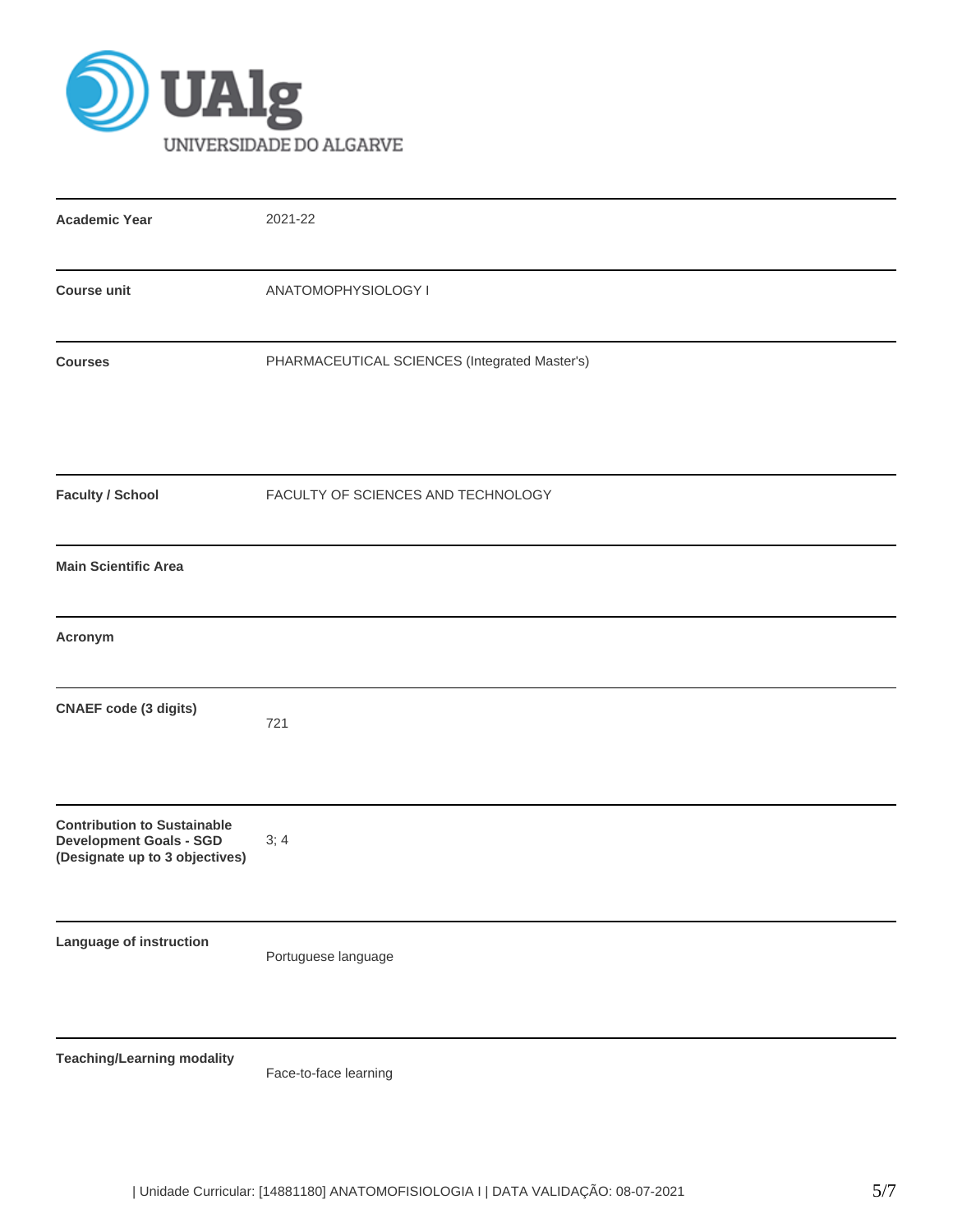

**Coordinating teacher** Ana Isabel Azevedo Serralheiro

| Teaching staff                       | <b>Type</b>  | <b>Classes</b> | Hours (*)   |  |
|--------------------------------------|--------------|----------------|-------------|--|
| L Ana Isabel Azevedo Serralheiro     | $T \cdot TP$ | T1:TP1:TP2     | 21.5T; 26TP |  |
| Pedro Ricardo Martins Lopes da Fonte | ח די         | T1: TP1: TP2   | 14.5T; 14TP |  |

\* For classes taught jointly, it is only accounted the workload of one.

| $C_{\alpha n}$ |          |      | D)            |    |    |     |    |     | ัotal |
|----------------|----------|------|---------------|----|----|-----|----|-----|-------|
|                | oc<br>JС | II20 | $\parallel$ o | ΙЮ | ΙЮ | llo | IЮ | IІC | .56   |

T - Theoretical; TP - Theoretical and practical ; PL - Practical and laboratorial; TC - Field Work; S - Seminar; E - Training; OT - Tutorial; O - Other

### **Pre-requisites**

no pre-requisites

# **Prior knowledge and skills**

Since this is a discipline of the first year, it is required that students have knowledge of Chemistry and Biology at the level of Secondary Education, also being recomended a basic mastery of English in order to allow the analysis and interpretation of written texts.

### **The students intended learning outcomes (knowledge, skills and competences)**

The Anatomophysiology encompasses a set of concepts that are transversal to any subject that has Man as the foundation of its study, constituting a basic discipline in the Healthcare area. The CU aims to enable students to a comprehensive mastery of the anatomic structures and functioning of the various biological systems of the human body, namely the osteo-articular, muscular, nervous, lymphatic, hematopoietic and cardiovascular systems, allowing the acquisition of an integrated knowledge of the anatomy, histology and physiology of the different tissues, organs and systems, for better understanding of their functions and their role in the organization of the human body and homeostasis. It is also intended that students consolidate and apply correctly the specific scientific nomenclature inherent to the study of Anatomy and Physiology.